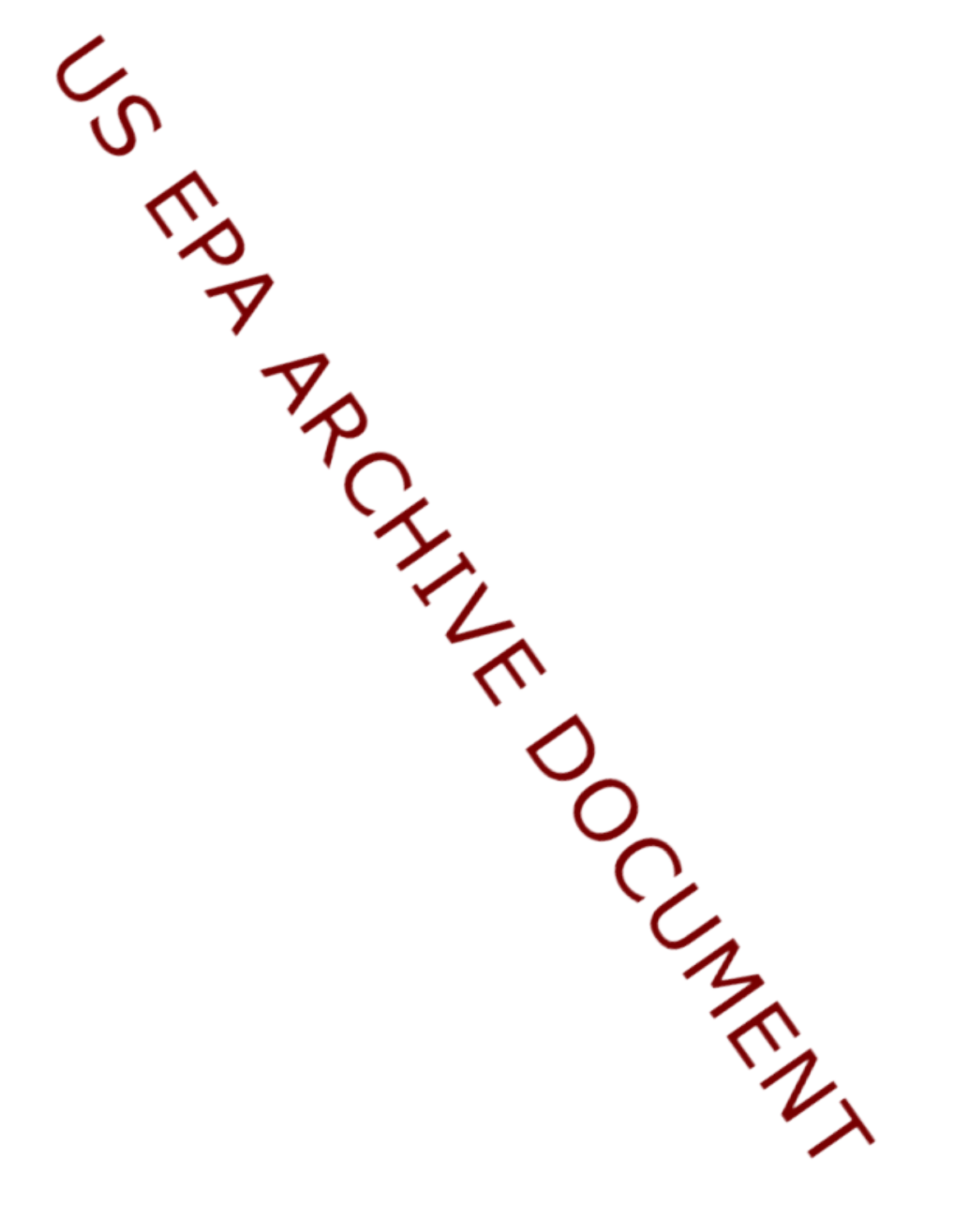## **THE ENVIRONMENTAL TECHNOLOGY VERIFICATION**







# **ETV Joint Verification Statement**

| TECHNOLOGY TYPE: ULTRAVIOLET OPEN-PATH MONITOR                     |                                             |               |              |
|--------------------------------------------------------------------|---------------------------------------------|---------------|--------------|
| <b>APPLICATION:</b>                                                | <b>MONITORING AIR QUALITY</b>               |               |              |
| <b>TECHNOLOGY NAME: Model AR-500 Ultraviolet Open-Path Monitor</b> |                                             |               |              |
| <b>COMPANY:</b>                                                    | Opsis, Inc.                                 |               |              |
| <b>ADDRESS:</b>                                                    | 1165 Lindavista Drive,<br>Suite 112         | <b>PHONE:</b> | 760-752-3005 |
|                                                                    | San Marcos, CA 92069                        | <b>FAX:</b>   | 760-752-3007 |
| <b>WEB SITE:</b><br>E-MAIL:                                        | http://www.opsis.se<br>paulsf86@prodigy.net |               |              |
|                                                                    |                                             |               |              |

The U.S. Environmental Protection Agency (EPA) has created the Environmental Technology Verification (ETV) Program to facilitate the deployment of innovative or improved environmental technologies through performance verification and dissemination of information. The goal of the ETV Program is to further environmental protection by substantially accelerating the acceptance and use of improved and cost-effective technologies. ETV seeks to achieve this goal by providing high quality, peer reviewed data on technology performance to those involved in the design, distribution, financing, permitting, purchase, and use of environmental technologies.

ETV works in partnership with recognized standards and testing organizations; stakeholder groups which consist of buyers, vendor organizations, and permitters; and with the full participation of individual technology developers. The program evaluates the performance of innovative technologies by developing test plans that are responsive to the needs of stakeholders, conducting field or laboratory tests (as appropriate), collecting and analyzing data, and preparing peer reviewed reports. All evaluations are conducted in accordance with rigorous quality assurance protocols to ensure that data of known and adequate quality are generated and that the results are defensible.

The Advanced Monitoring Systems (AMS) Center, one of 12 technology areas under ETV, is operated by Battelle in cooperation with EPA's National Exposure Research Laboratory. AMS has recently evaluated the performance of optical open-path monitors used to determine pollutants in outdoor air. This verification statement provides a summary of the test results for the Opsis AR-500 Ultraviolet Optical Open Path Monitor.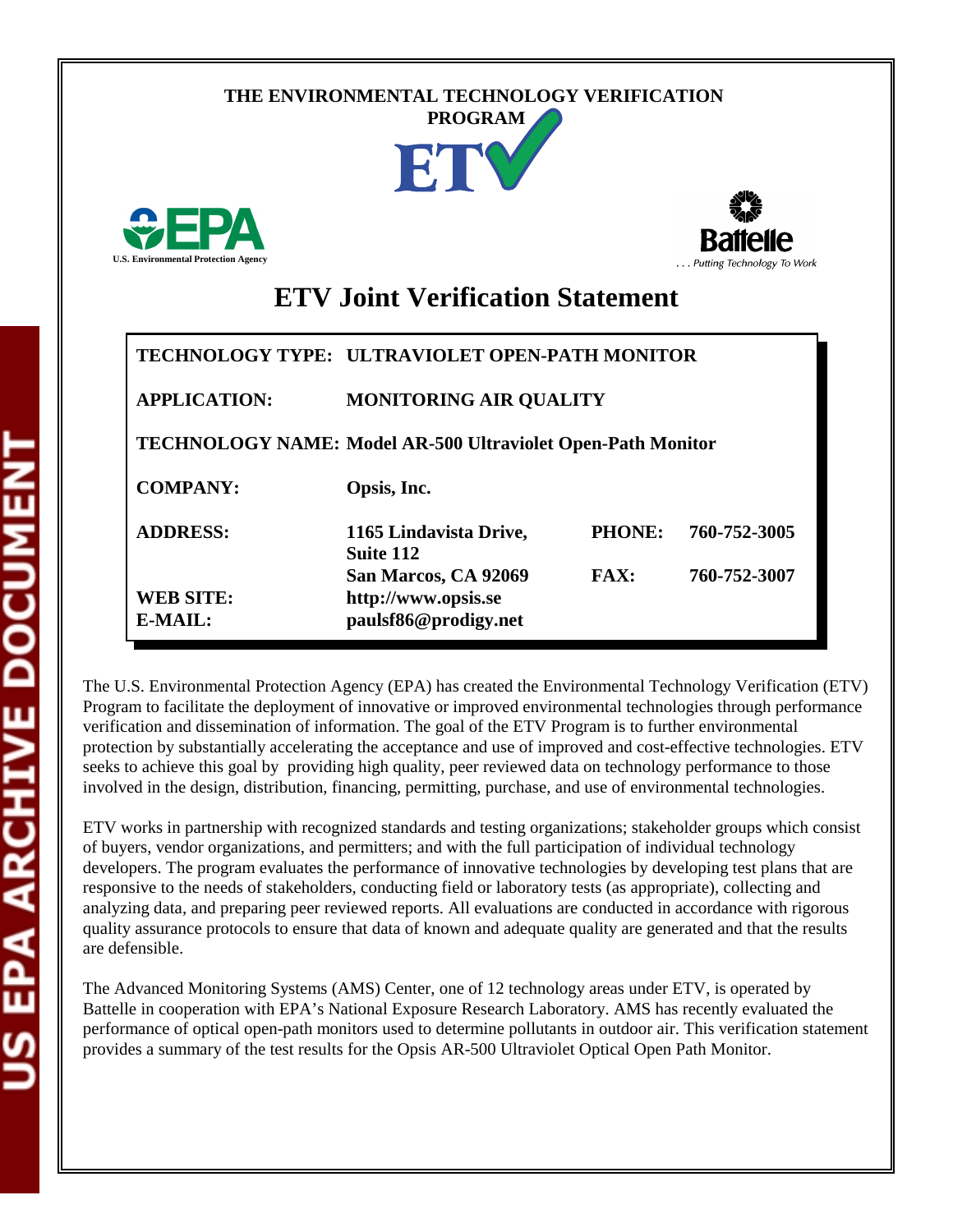#### **VERIFICATION TEST DESCRIPTION**

The verification test described in this report was designed to challenge the AR-500 in a manner similar to that which would be experienced in field operations. An optically transparent gas cell filled with known concentrations of a target gas (ammonia, nitric oxide, or benzene) was inserted into the optical path of the monitor, simulating a condition where the target gas would be present in the ambient air. The monitor was challenged with a target gas, and the resulting measurement was compared to the known concentration of the target gas. The gases were measured in a fixed sequence over three days at a Battelle outdoor test site near West Jefferson, Ohio.

The target gases were measured at different concentrations, path lengths, integration times, and source intensities to assess the minimum detection limit (MDL), source strength linearity, concentration linearity, accuracy, precision, and sensitivity to atmospheric interferences of the AR-500. The MDL was calculated for each target gas by supplying pure nitrogen to the test cell in the optical path of the monitor and taking a series of 25 measurements using an integration time of either 1 or 5 minutes. Source strength linearity was investigated by measuring the effects of reducing the source intensity on the monitor's performance. Concentration linearity was investigated by challenging the monitor with each target gas at path-average concentrations ranging between 12 and 200 ppb. Accuracy and precision of the monitor relative to the gas standards were verified by introducing known concentrations of the target gas into the cell. The effects of atmospheric interfering gases were established by supplying the gas cell with a target gas and varying the distance (path length) between the source and detector. Note that potential sources of the target gases near the test site, such as trains, highway traffic, and local vehicle traffic, could not be controlled. Testing was suspended during obvious periods of source activity, but it is likely that source impacts could not be totally avoided.

Quality assurance (QA) oversight of verification testing was provided by Battelle. Battelle QA staff conducted a technical systems audit and a data quality audit of 10% of the test data. Battelle testing staff conducted a performance evaluation audit, which was reviewed by QA staff. EPA QA staff also conducted an independent technical systems audit of the verification procedures.

### **TECHNOLOGY DESCRIPTION**

The AR-500 ultraviolet differential optical absorption spectroscopy (UV-DOAS) system uses a broad-band Xenon light-source that projects a narrow beam of light across a monitoring path ranging from 1 to 1,000 meters in length. The receiver telescope focuses the light into a quartz fiber optic cable that connects to the DOAS analyzer. The AR-500 is a compact, tunable, and fast-scanning spectrometer that measures spectra in the wavelength regions of interest. The system can provide path-averaged measurements, from the light source to the receiver, of, e.g., SO<sub>2</sub>, NO, NO<sub>2</sub>, NH<sub>3</sub>, O<sub>3</sub>, benzene, toluene, p-, m- and o-xylene, styrene, HNO<sub>2</sub>, HCHO, Hg<sup>o</sup>, and hydrogen fluoride (HF). The AR-500 is designated by the U.S. EPA as an Equivalent Method for measuring the criteria pollutants  $SO_2$ ,  $NO_2$ , and  $O_3$  in ambient air. The AR-500 evaluated in this verification test was bi-static, with separate emitters and receivers and a light beam that passed through the gas volume once. From the AR-500 monitor, the results are transferred to a data collection system for presentation and reporting. The Opsis EnviMan software suite (WindowsTM 95, 98, NT, 2000), provides the necessary functions for data analysis, presentations, and reporting. The AR-500 is designed for continuous operation and is used in a variety of applications, including ambient air quality measurements; fence-line measurements at industrial plants and airports; street-level monitoring and tunnel measurements; and industrial continuous emission monitoring (CEM) and process applications at power plants, incinerators, cement plants, and aluminum smelters. The AR-500 uses the Opsis ER-150 emitter/receiver unit for the monitoring path. Two temperature signals are logged through the signal unit: the temperature of the calibration cell and the ambient air temperature. The temperature values are used to normalize data, which are stored in the analyzer and can be extracted directly from the analyzer in ASCII format. Data also are available on a separate computer that connects to the system. The AR-500 measures 60 x 44 x 26.6 cm (23.6 x 17.3 x 10.5 inches). It weighs (including the case) approximately 50 kg (110 lb).